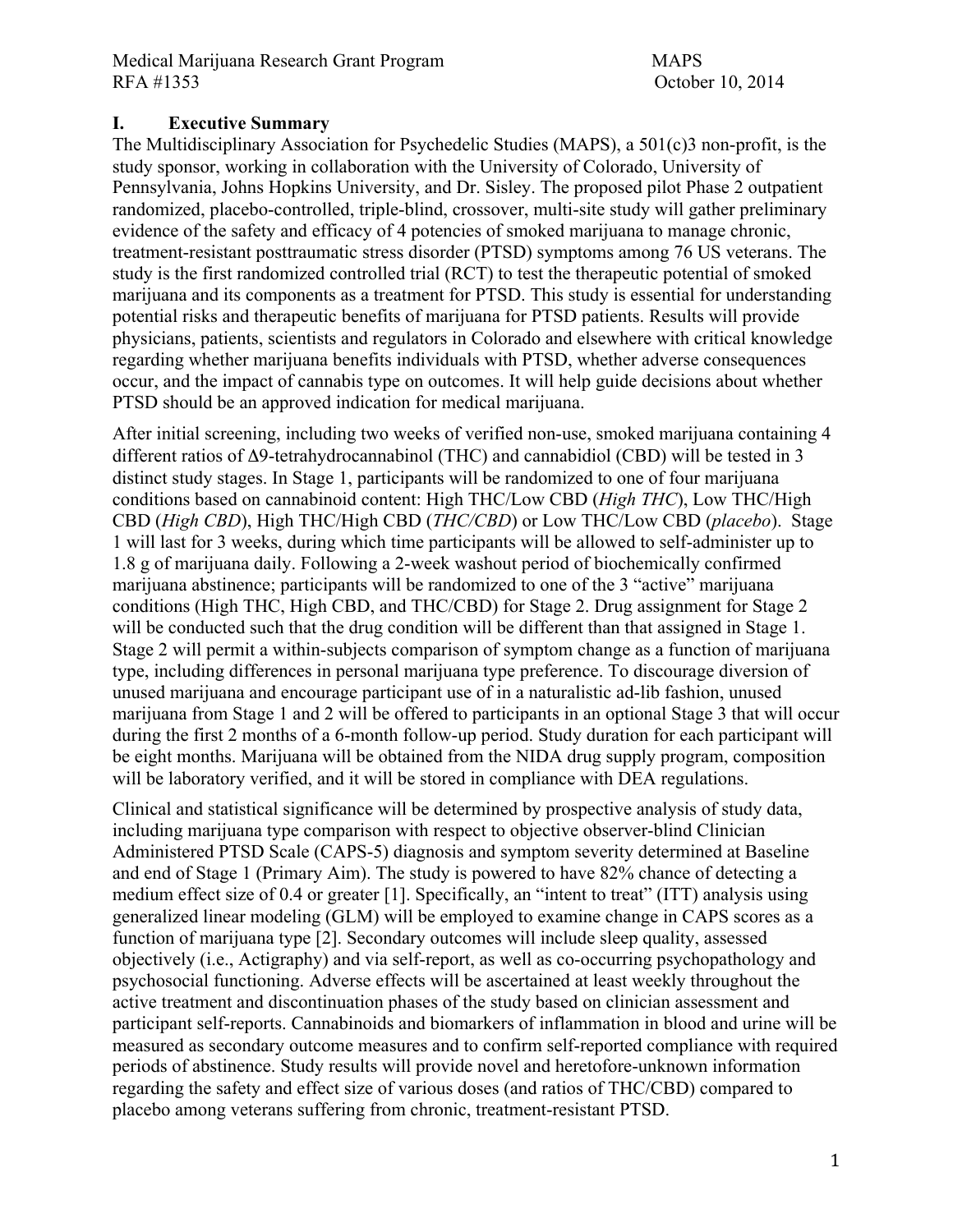### **II. Description of Key Personnel**

**Marcel O. Bonn-Miller, PhD,** Coordinating PI, is a Research Health Science Specialist at the National Center for PTSD and Center for Innovation to Implementation at the VA Palo Alto Health Care System as well as Center of Excellence in Substance Abuse Treatment and Education at the Philadelphia VAMC, and Adjunct Assistant Professor in the Department of Psychiatry at the University of Pennsylvania Perelman School of Medicine. He received his B.A. and Ph.D. in Clinical Psychology from the University of Vermont and was a Postdoctoral Fellow at Stanford University School of Medicine. Dr. Bonn-Miller has dedicated his career to understanding the interrelations between cannabis use and PTSD symptomatology, with the aim of informing intervention and prevention strategies. Dr. Bonn-Miller is internationally recognized as a leading expert in the study of cannabis use among individuals with PTSD, with emphasis on a military veteran population. He has served as PI or Co-I on dozens of grants varying in focus from experimental laboratory-controlled to prospective outcome studies, including a VA Career Development Award. Approximately 49 of his 96 peer-reviewed empirical publications have investigated cannabis comorbidity, most with a focus on PTSD. The proposed study is a logical extension of his work demonstrating coping-oriented cannabis use, including use for alleviation of sleep problems, among veterans suffering from PTSD. Given his expertise, resources, collaborations, and extensive experience, Dr. Bonn-Miller is uniquely positioned to serve as Coordinating Principal Investigator for the proposed project overseeing the successful completion of the grant. Dr. Bonn-Miller's clinical and veteran-centered expertise complements expertise of the site PIs. His established relationships with VA leadership will ensure findings are published in high-impact academic journals and disseminated to key stakeholders within the VA Health Care System.

Paula Riggs, MD, Co-Investigator and Senior Scientific Advisor, has degrees from the University of Colorado, Denver (UCD) (B.A., M.A.) and the UCD School of Medicine (M.D.) where she also completed her post-doctoral training in child psychiatry. She is currently a Professor in the Department of Psychiatry, School of Medicine, at UCD, and Director, Division of Substance Dependence at the UCD School of Medicine since 2011. Dr. Riggs is a boardcertified adult and child/adolescent psychiatrist with qualifications in addiction psychiatry. Dr. Riggs has extensive experience in clinical trial design, methodology, and implementation. She conducted the first RCTs of combined pharmacotherapy and behavioral interventions for adolescents, and is internationally recognized for her treatment research and clinical expertise in treating adolescents with co-occurring psychiatric and substance use disorders. She has been the PI on six NIDA-funded grant awards, including a recently completed NIDA R01, a randomized, placebo controlled trial of bupropion for ADHD in adolescents with substance use disorders. She was also the PI of a multi-site trial conducted in the NIDA Clinical Trials Network (CTN)*.* In addition to her own federally funded clinical trials, she chaired the Protocol Review Committee in the NIDA CTN for two years and served as a standing member of the NIH Scientific Review Group (NIDA-E) for more than 10 years. She has served on the editorial board and was an Associate Editor of the Journal of the American Academy of Child and Adolescent Psychiatry. As a former CTN Principal Investigator, Dr. Riggs also consulted on the development, design, methodology, and implementation of numerous multi-site trials conducted in the NIDA CTN. Dr. Riggs will play a crucial role in ensuring the highest standards of scientific integrity are maintained throughout this study.

**Ryan Vandrey, PhD,** Site PI at John Hopkins University School of Medicine, is an experimental psychologist with degrees from the University of Delaware (BA) and University of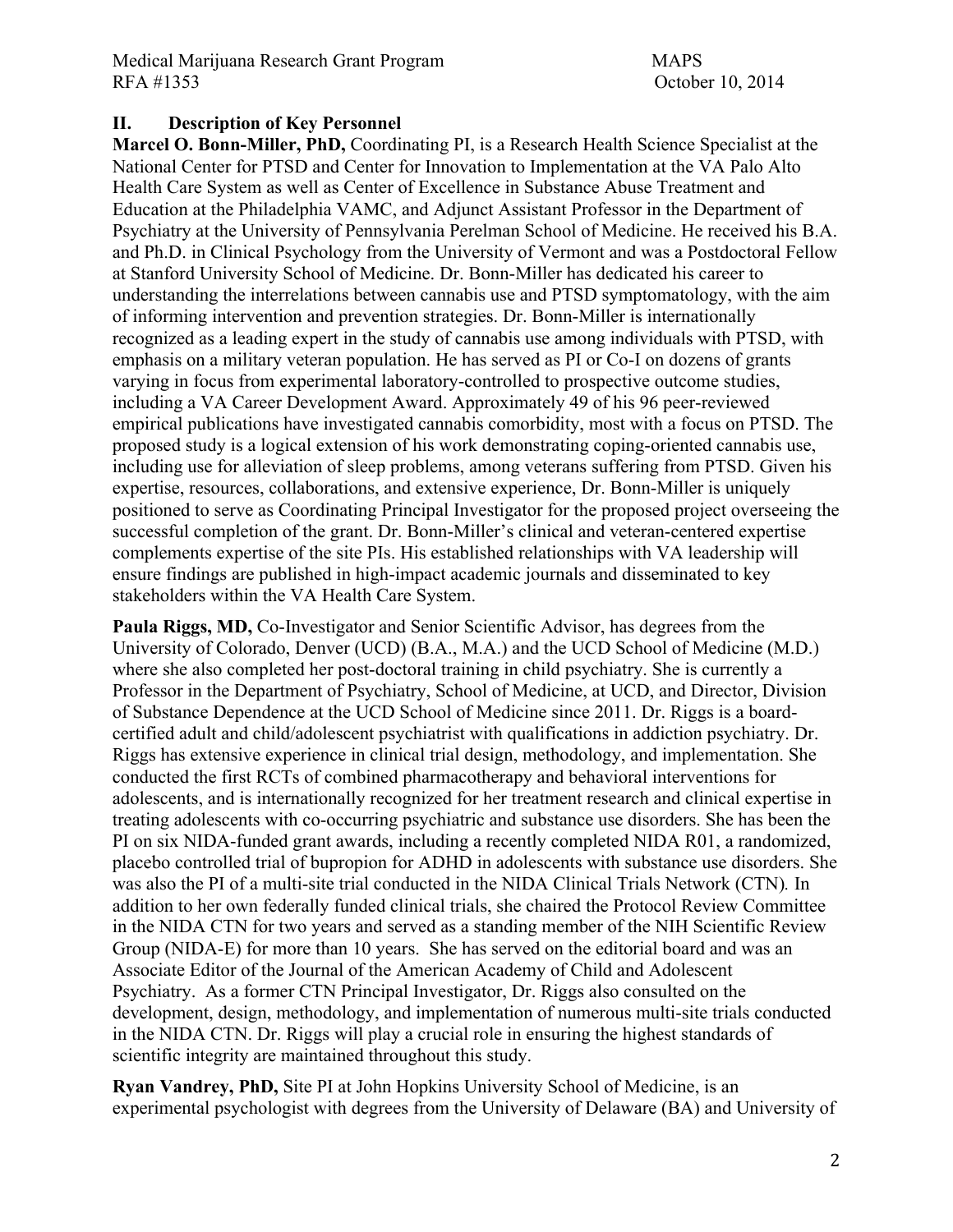### Medical Marijuana Research Grant Program MAPS RFA #1353 October 10, 2014

Vermont (PhD). He completed his post-doctoral training at Johns Hopkins University and is currently an Associate Professor in the School of Medicine at the Behavioral Pharmacology Research Unit (BPRU). He has received multiple NIH research grants, been contracted to conduct research for the Substance Abuse and Mental Health Services Administration (SAMHSA), and been a Co-I on projects for the National Cancer Institute (NCI) and pharmaceutical industry clinical trials. Dr. Vandrey has authored over 30 publications in peerreviewed scientific journals and 8 book chapters, is currently a member of the NIH IRB for addiction research, and has served as advisor to the State of Maryland on development of medical cannabis and legislation regarding scheduling of synthetic drugs. Dr. Vandrey has extensive research experience involving evaluation of the acute and chronic effects of cannabinoids, and in the conduct of multi-site clinical trials. His laboratory is fully equipped for conducting the proposed study procedures and he has extensive experience managing clinical research with controlled substances. This includes laboratory studies characterizing the cannabis withdrawal syndrome that occurs in a subset of individuals following abrupt cessation of heavy cannabis use, and evaluating acute and chronic effects of cannabis and THC delivered via different routes of administration. Dr. Vandrey's research includes assessments of subjective drug effects, physiological measures, subjective and objective measures of sleep, cognitive performance effects, and pharmacokinetic biomarkers of cannabinoid exposure. He has also been collaborating with Drs. Bonn-Miller and Babson for the past 2 years evaluating the interaction of cannabis and sleep among individuals with PTSD. He is an internationally recognized expert on cannabis behavioral pharmacology who can advise the research team on study design, delivery and dissemination of findings.

**Suzanne Sisley, MD,** Site PI in Arizona, has degrees from Arizona University (B.S.), and the University of Arizona, Tucson (M.D.). She completed post-doctoral residencies in internal medicine and psychiatry at Good Samaritan Regional Medical Center in Phoenix, AZ. She is an experienced board-certified adult psychiatrist with expertise in telemedicine. For three years, she worked with PTSD patients as a psychiatrist at the Phoenix VA. For over 14 years, she has provided psychiatric evaluation and medication monitoring via telemedicine and developed novel applications of telemedicine at the Arizona Telemedicine Program and as Director of Telemedicine at the Scottsdale Treatment Center. For the past nine years, she has served at the University of Arizona College of Medicine as attending physician for a large outpatient adult psychiatry clinic with over 1,200 cases a year. She provided direct supervision of adult crisis cases in psychiatric emergency rooms and urgent care centers across Arizona. For three years, Dr. Sisley served as Sub-I in a series of Phase 3 and 4 clinical trials conducted at Pivotal Research Centers performed on novel psychoactive drugs examining the range of physiological and psychological effects of administering study drugs on adults. Dr. Sisley has invested the last four years in obtaining approval and funding for the proposed study, and is fully committed to seeing this study through completion in service of the 600,000 veterans in Arizona.

**Amy Emerson, BS,** MAPS' Director of Clinical Research, brings 19 years of pharmaceutical development and research experience in Phase 1 through Phase 3 RCTs. Her professional at Novartis, Chiron and other pharmaceutical companies experience spans various fields including vaccines, three of which are approved as new biologics. Over the last 11 years Amy has built MAPS' clinical department and managed the PTSD clinical development program. Amy ensures that MAPS' drug development studies meet ICH/GCP standards, are able to pass FDA and DEA audits, and meet all regulatory reporting requirements.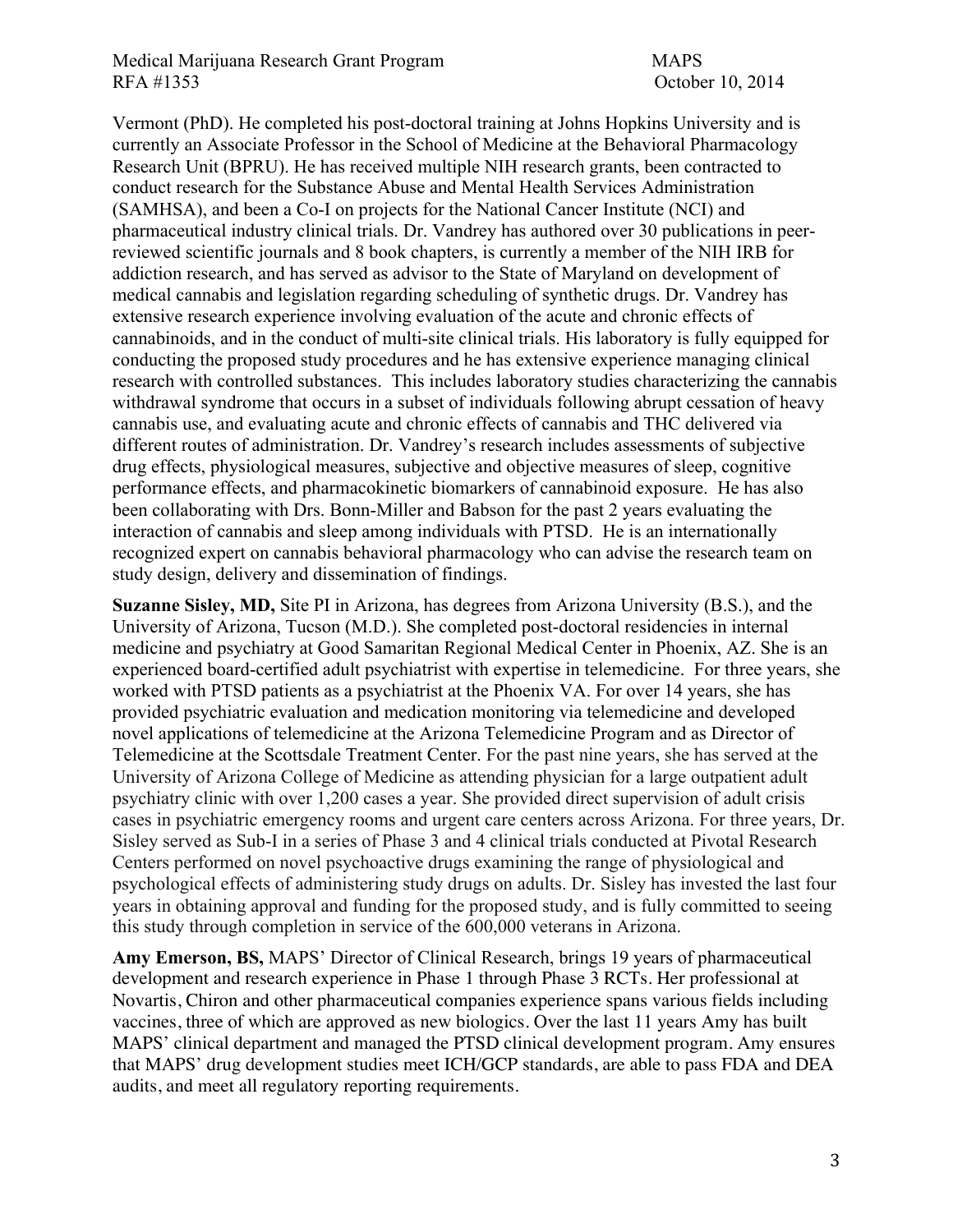# **III. Narrative/Research Plan**

### **A. Background & Significance**

*Significance:* This pilot study will gather preliminary evidence of the safety and efficacy of four types of smoked marijuana to manage chronic, treatment-resistant PTSD among veterans. By working with chronic treatment resistant veterans, we address a national emergency and limit variability at the potential expense of generalizability. Further research will be needed to determine if these results will apply to other groups of PTSD sufferers. Smoked marijuana will be tested in two stages of three weeks each (Stage 1 and Stage 2), with two-week cessation after each stage, verified by blood/urine cannabinoid analysis. The study will produce preliminary evidence of the differential efficacy of three distinct marijuana potency types: High THC/Low CBD (*High THC*); Low THC/High CBD (*High CBD*); High THC/High CBD (*THC/CBD*) in comparison to a placebo control (Low THC/Low CBD), and will help elucidate whether the ratio of THC to CBD is a significant factor in the attenuation of PTSD symptoms. This study is critically important for understanding the potential risks and benefits of marijuana as a treatment for PTSD and can inform the development of larger randomized controlled clinical trials. *Ad-lib* self-administration of smoked marijuana with a range of THC and CBD ratios will be used in this study to provide a naturalistic comparison that is generalizable to what many veterans are currently using to manage PTSD symptoms in states with legalized medical marijuana. Anecdotal reports from Veterans Alliance for Medical Marijuana (VAMM) indicate that veterans prefer a balanced THC to CBD intake for management of PTSD symptoms. Results will provide information regarding marijuana dosing, composition, side effects, and specific areas of benefit to clinicians and legislators considering marijuana as an acceptable treatment for PTSD. This study will also provide information on the predictive value of selected biomarkers of inflammation, and effects of marijuana potency upon these biomarkers as a measure of PTSD treatment response.

### *Specific aims:*

Primary aim: Compare 4 types of smoked marijuana (High THC, High CBD, THC/CBD, and Placebo) on PTSD symptom severity during 3-weeks of *ad-libitum* self-administration during Stage 1*.* We hypothesize that those receiving High THC, High CBD, and THC/CBD marijuana will have reduced PTSD and associated symptoms of anxiety, depression, and insomnia, and improved psychosocial functioning compared with those receiving placebo.

#### Secondary aims:

- 1. Evaluate whether the ratio of THC to CBD in marijuana differentially affects PTSD-related clinical outcomes. We hypothesize that THC/CBD will be superior to High THC and High CBD.
- 2. Evaluate whether markers of inflammation (C-reactive Protein (CRP), Interleukin-1beta (IL-1β), and Interleukin-6 (IL-6)) levels in blood predict PTSD severity at baseline and treatment outcome as a function of marijuana dose. We hypothesize that markers of inflammation will have predictive power and will correlate with PTSD-related outcomes.
- 3. Evaluate the effects of smoked marijuana among individuals with PTSD in both controlled laboratory and outpatient settings. We hypothesize that High THC and THC/CBD marijuana will produce greater subjective ratings of intoxication and side effects compared with High CBD and Placebo, and that adverse events attributable to marijuana will be mild and uncommon.

*Background:* PTSD is a serious, worldwide public health problem for which a wider array of effective treatments is needed. In the U.S., the lifetime prevalence of PTSD in the general population is between 6 and 10% [3, 4]. Incidence of PTSD in U.S. Operation Iraqi Freedom (OIF) and Operation Enduring Freedom (OEF) veterans is as high as 18% [3]. PTSD is typically a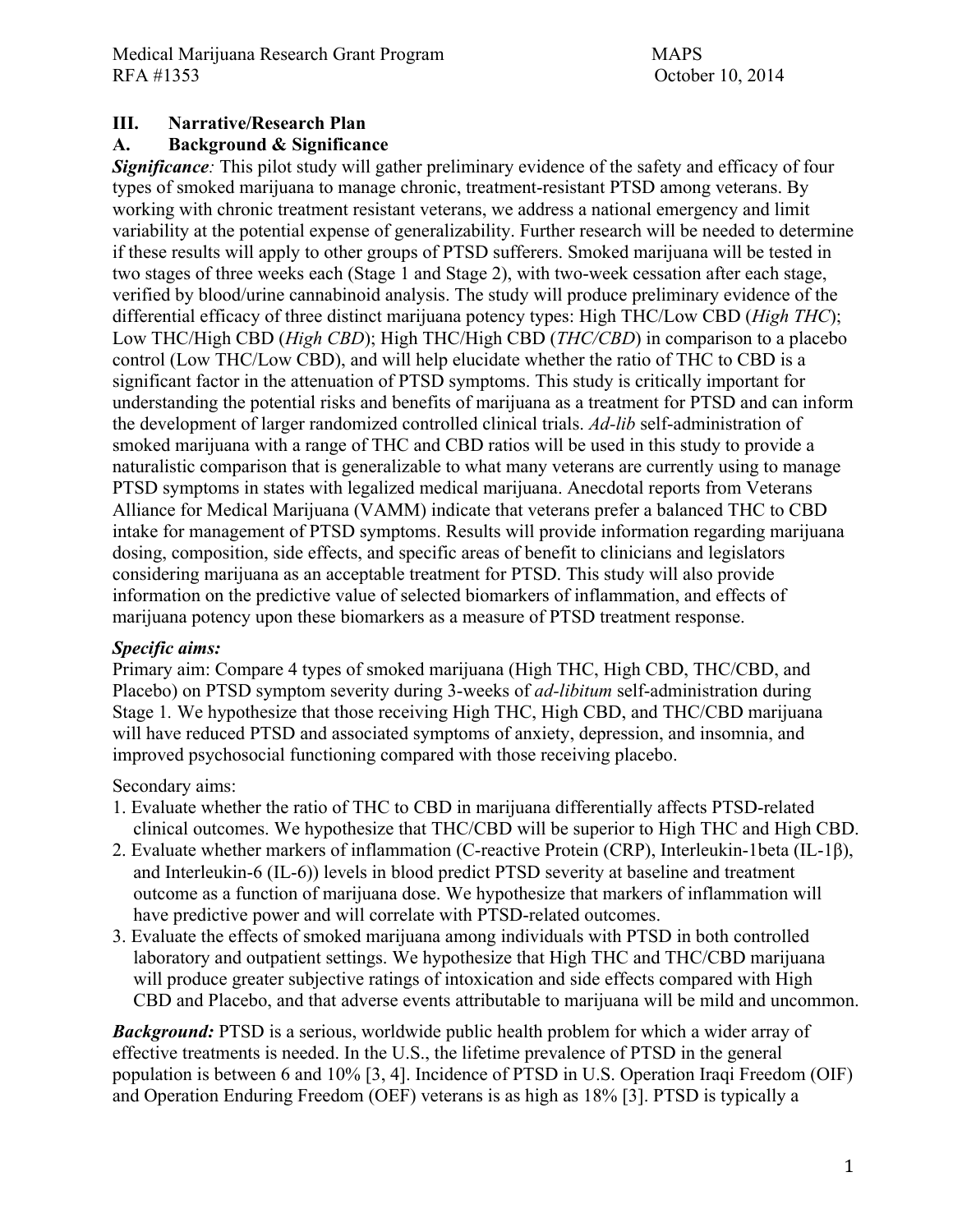chronic illness [5], associated with high rates of psychiatric and medical co-morbidity, disability, suffering and suicide [5, 6]. A significant percentage of PTSD patients fail to respond adequately to established treatments [7], or respond in ways that are statistically significant but clinically inadequate [8]. These findings suggest there is substantial need for innovative treatments for PTSD.

Given evidence highlighting marijuana as a possible means of improving sleep [9], with retrospective reports of marijuana use and associated psychopathology indicating reductions in PTSD symptoms after use [10], it is not surprising that population-based studies have found PTSD to be associated with increased marijuana use [11]. These reports support further investigation into marijuana as a potential PTSD treatment. In addition, whole plant marijuana contains two major active constituents, THC and CBD, in addition to numerous other compounds. Research indicates that THC acts upon receptors in brain areas involved in memory and fear processing, and preclinical studies in rodents suggest cannabinoids reduce fear [12, 13]. Research in mice found that CBD was comparable to the antidepressant imipramine in tests of antidepressant-like effects [14]. Further, CBD may oppose anxiogenic effects of THC in humans [15, 16], and a naturalistic study found smoking marijuana with higher CBD levels was associated with less memory impairment and lower anxiety during intoxication [17]. It appears that CBD attenuates amygdalar activation in response to facial expressions of fear in healthy subjects [18], a potentially beneficial effect for people with PTSD, who may exhibit enhanced amygdalar reactivity to fearful faces [19]. These studies suggest that it is worth investigating the effects of marijuana that varies in THC and CBD content on the ability to suppress symptoms of PTSD.

Another potential mechanism by which marijuana may confer benefit in the treatment of PTSD is reduced inflammation. A longitudinal study in U.S. Marines reported an association between higher pre-deployment levels of CRP as a predictor or risk factor for post-deployment development of PTSD and development of PTSD symptoms post-deployment [20]. In other research, reduction in PTSD symptoms following treatment with SSRIs is associated with a reduction in IL-1β [21], and women whose PTSD symptoms are in remission exhibit lower levels of CRP and IL-6 compared with those with current PTSD [22]. Further, a meta-analysis supported a link between IL-1β and IL-6 and exposure to trauma [23] and stress-related elevation in IL-6 may be higher with PTSD [22, 24]. Because both THC and CBD have potent anti-inflammatory and immunomodulatory properties [25, 26], marijuana use may have therapeutic benefit in PTSD treatment simply by reducing inflammation. We plan to assess biomarkers of inflammation at baseline and post-treatment to extend this important line of research evaluating whether these biomarkers can predict treatment response, and to investigate whether the anti-inflammatory properties of THC/CBD mediates the treatment effect marijuana on PTSD symptom expression.

*Publication Plan*: The investigators recognize the importance of communicating medical research and scientific data. The sponsor will work in close collaboration with the Coordinating PI and Coinvestigators to implement the study, acquire, analyze, interpret data, and describe the results in line with requirements of top-tier peer-reviewed scientific journals and presentation of results at national scientific meetings. All study data will be in the public domain, with no claims of intellectual or proprietary property rights. The publication policy and budget will be included in each subcontract. In line with requirements for publishing, this study is powered to detect moderate differences between groups and includes the appropriate study design and statistical analysis methods to support this plan. All publications will follow the ICMJE (International Community of Medical Journal Editors) Recommendations for the Conduct, Reporting, Editing and Publication of Scholarly Work in Medical Journals, unless other guidelines are required by the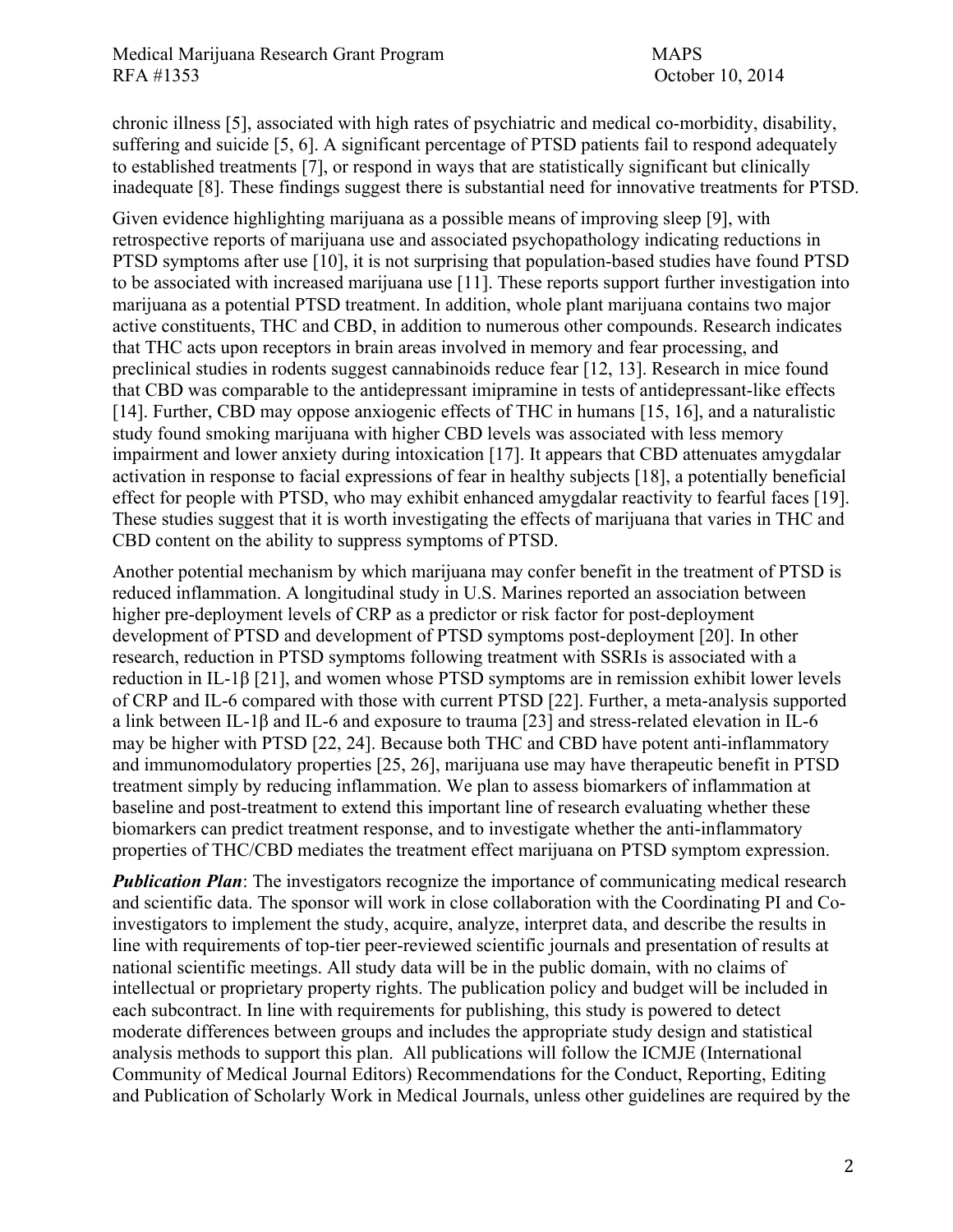journal. Due regard shall be given to both investigators and MAPS' mutual legitimate interests, e.g., manuscript authorship, journal selection, and coordinating with other ongoing studies in the same field. All authors will have access to the statistical reports and tables and will be expected to provide substantial intellectual and scientific contributions to the manuscript.

# *References*

- 1. Watts, B.V., et al., *Meta-analysis of the efficacy of treatments for posttraumatic stress disorder.* J Clin Psychiatry, 2013. **74**(6): p. e541-50.
- 2. White, I.R., J. Carpenter, and N.J. Horton, *Including all individuals is not enough: lessons for intention-to-treat analysis.* Clin Trials, 2012. **9**(4): p. 396-407.
- 3. Kessler, R.C., et al., *Lifetime prevalence and age-of-onset distributions of DSM-IV disorders in the National Comorbidity Survey Replication.* Arch Gen Psychiatry, 2005. **62**(6): p. 593-602.
- 4. Resnick, H.S., et al., *Prevalence of civilian trauma and posttraumatic stress disorder in a representative national sample of women.* J Consult Clin Psychol, 1993. **61**(6): p. 984-91.
- 5. Kessler, R.C., et al., *Prevalence, severity, and comorbidity of 12-month DSM-IV disorders in the National Comorbidity Survey Replication.* Arch Gen Psychiatry, 2005. **62**(6): p. 617- 27.
- 6. Breslau, N., *The epidemiology of posttraumatic stress disorder: what is the extent of the problem?* J Clin Psychiatry, 2001. **62 Suppl 17**: p. 16-22.
- 7. Foa, E.B., et al., *A comparison of exposure therapy, stress inoculation training, and their combination for reducing posttraumatic stress disorder in female assault victims.* J Consult Clin Psychol, 1999. **67**(2): p. 194-200.
- 8. Committee on Treatment of Posttraumatic Stress Disorder, *Treatment of posttraumatic stress disorder: An assessment of the evidence*. 2008, Washington DC: National Academies Press.
- 9. Bonn-Miller, M.O., K.A. Babson, and R. Vandrey, *Using cannabis to help you sleep: heightened frequency of medical cannabis use among those with PTSD.* Drug Alcohol Depend, 2014. **136**: p. 162-5.
- 10. Greer, G.R., C.S. Grob, and A.L. Halberstadt, *PTSD symptom reports of patients evaluated for the New Mexico Medical Cannabis Program.* J Psychoactive Drugs, 2014. **46**(1): p. 73- 7.
- 11. Cougle, J.R., et al., *Posttraumatic stress disorder and cannabis use in a nationally representative sample.* Psychol Addict Behav, 2011. **25**(3): p. 554-8.
- 12. Patel, S. and C.J. Hillard, *Adaptations in endocannabinoid signaling in response to repeated homotypic stress: a novel mechanism for stress habituation.* Eur J Neurosci, 2008. **27**(11): p. 2821-9.
- 13. Pistis, M., et al., *Cannabinoids modulate neuronal firing in the rat basolateral amygdala: evidence for CB1- and non-CB1-mediated actions.* Neuropharmacology, 2004. **46**(1): p. 115-25.
- 14. Zanelati, T.V., et al., *Antidepressant-like effects of cannabidiol in mice: possible involvement of 5-HT1A receptors.* Br J Pharmacol, 2010. **159**(1): p. 122-8.
- 15. Bhattacharyya, S., et al., *Opposite effects of delta-9-tetrahydrocannabinol and cannabidiol on human brain function and psychopathology.* Neuropsychopharmacology, 2010. **35**(3): p. 764-74.
- 16. Crippa, J.A., et al., *Cannabis and anxiety: a critical review of the evidence.* Hum Psychopharmacol, 2009. **24**(7): p. 515-23.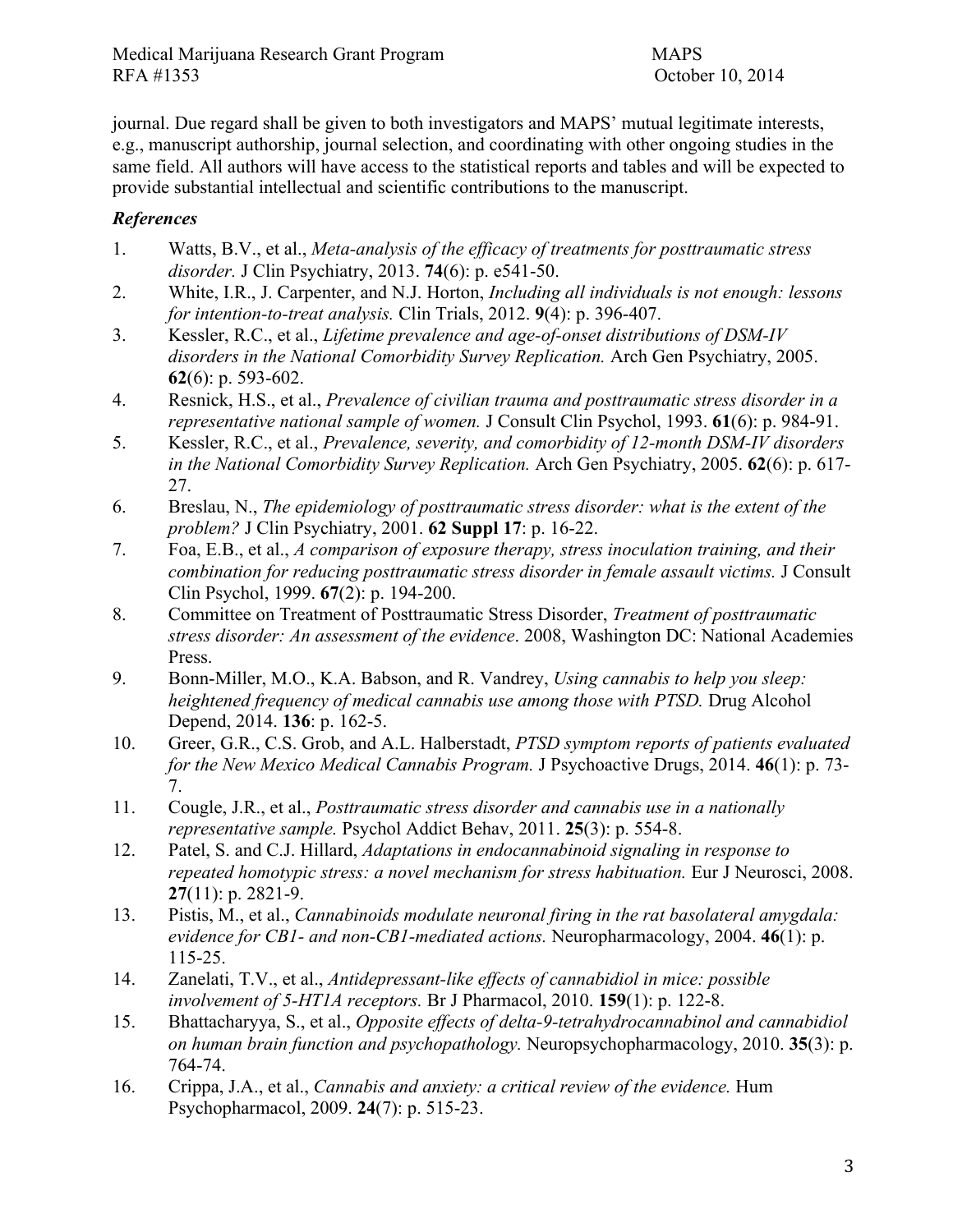- 17. Morgan, C.J., et al., *Impact of cannabidiol on the acute memory and psychotomimetic effects of smoked cannabis: naturalistic study.* Br J Psychiatry, 2010. **197**: p. 285-90.
- 18. Fusar-Poli, P., et al., *Distinct effects of {delta}9-tetrahydrocannabinol and cannabidiol on neural activation during emotional processing.* Arch Gen Psychiatry, 2009. **66**(1): p. 95- 105.
- 19. Rauch, S.L., et al., *Exaggerated amygdala response to masked facial stimuli in posttraumatic stress disorder: a functional MRI study.* Biol Psychiatry, 2000. **47**(9): p. 769- 76.
- 20. Eraly, S.A., et al., *Assessment of plasma C-reactive protein as a biomarker of posttraumatic stress disorder risk.* JAMA Psychiatry, 2014. **71**(4): p. 423-31.
- 21. Tucker, P., et al., *Neuroimmune and cortisol changes in selective serotonin reuptake inhibitor and placebo treatment of chronic posttraumatic stress disorder.* Biol Psychiatry, 2004. **56**(2): p. 121-8.
- 22. Newton, T.L., et al., *Interleukin-6 and soluble interleukin-6 receptor levels in posttraumatic stress disorder: associations with lifetime diagnostic status and psychological context.* Biol Psychol, 2014. **99**: p. 150-9.
- 23. Tursich, M., et al., *Association of trauma exposure with proinflammatory activity: a transdiagnostic meta-analysis.* Transl Psychiatry, 2014. **4**: p. e413.
- 24. Gill, J.M., et al., *Women in recovery from PTSD have similar inflammation and quality of life as non-traumatized controls.* J Psychosom Res, 2013. **74**(4): p. 301-6.
- 25. Mechoulam, R., et al., *Cannabidiol--recent advances.* Chem Biodivers, 2007. **4**(8): p. 1678-92.
- 26. Rajavashisth, T.B., et al., *Decreased prevalence of diabetes in marijuana users: crosssectional data from the National Health and Nutrition Examination Survey (NHANES) III.* BMJ Open, 2012. **2**: p. e000494.
- 27. Desrosiers, N.A., et al., *Phase I and II cannabinoid disposition in blood and plasma of occasional and frequent smokers following controlled smoked cannabis.* Clin Chem, 2014. **60**(4): p. 631-43.

# **B. Capacity/Program Infrastructure**

MAPS is the organizational entity sponsoring this study and is a  $501(c)3$  non-profit research and educational organization. MAPS currently has an open Investigational New Drug application (IND) #110513 for marijuana with the FDA and previous Public Health Services approval of the protocol. MAPS has been an international pharmaceutical sponsor since 2000, with experience in oversight of nine Phase 2 clinical trials of drug-assisted therapy using Schedule 1 controlled substances for PTSD, anxiety associated with life-threatening illness, and social anxiety. MAPS has experience sponsoring studies conducted by investigators in private practice and institutional settings. Results of three completed MAPS-sponsored studies with these controlled substances have been successfully published in peer-reviewed scientific journals with additional plans for publications upon completion of ongoing studies. MAPS-sponsored studies have successfully passed all DEA and IRB audits/inspections. MAPS employs two Medical Monitors to ensure sponsor oversight of safety issues and proper reporting per ethical and regulatory requirements; Dr. Michael Mithoefer, Board Certified in Psychiatry, Emergency Medicine, and Internal Medicine and Dr. Julie Holland, psychiatrist and editor of *The Pot Book:* A Complete Guide to Cannabis.

This multi-site study will be conducted at Johns Hopkins University, the Private Practice offices of Dr. Suzanne Sisley, and supported by PIs at the University of Pennsylvania and the University of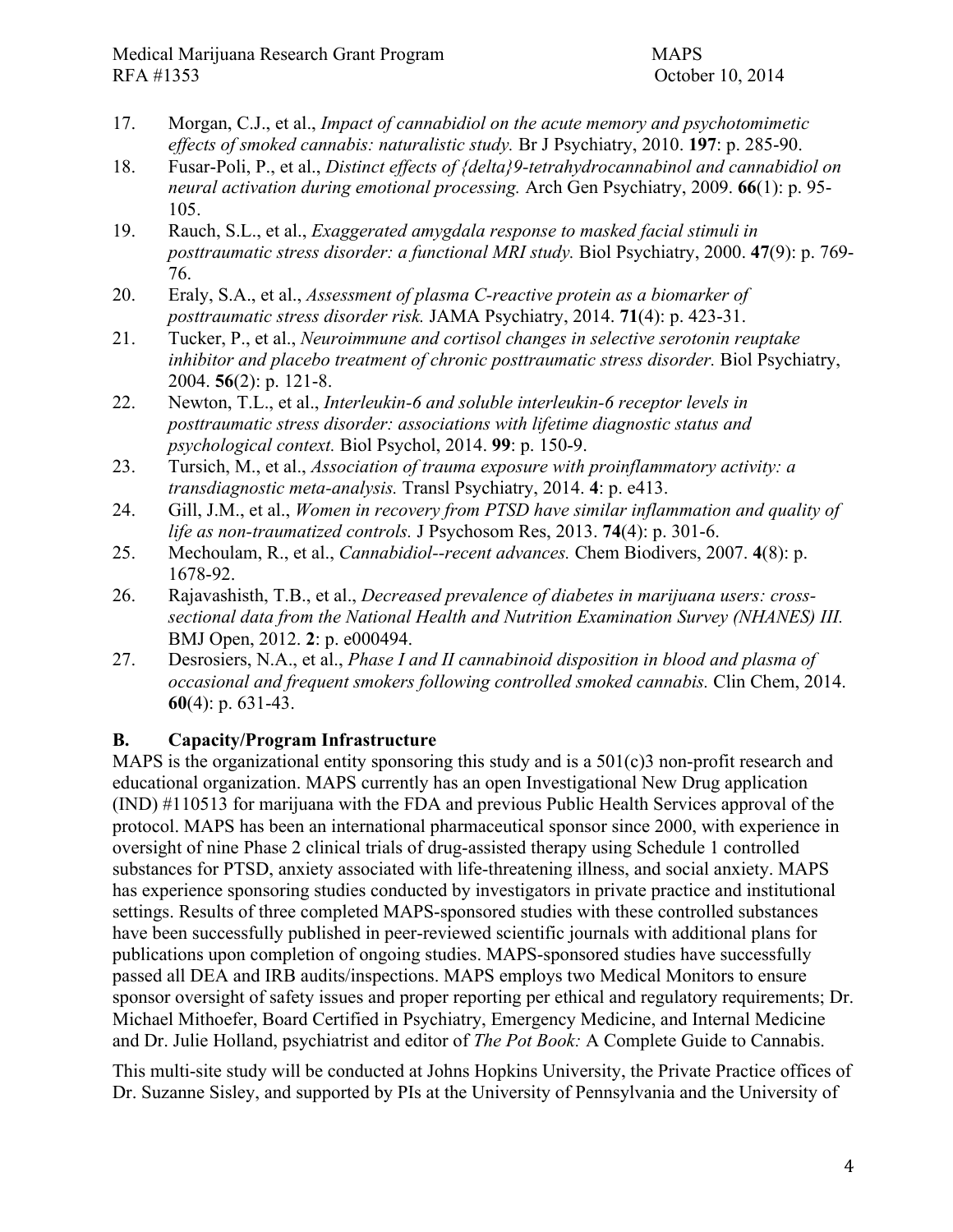Medical Marijuana Research Grant Program MAPS RFA #1353 October 10, 2014

Colorado at Denver School of Medicine. Each Site PI will have adequate staff to support the study activities and will be responsible for oversight and ensuring compliance of their respective sites with the study protocol and all applicable requirements. The Coordinating PI, Marcel Bonn-Miller, Ph.D., will be responsible for oversight of the site PIs. Dr. Riggs will serve as the Senior Scientific Advisor for the study. MAPS will be responsible for project management, data monitoring and storage, drug accountability, and ensuring regulatory files are created and maintained per Good Clinical Practice (GCP) requirements. VA-trained independent raters, not part of any site team or MAPS, will be responsible for administering the primary outcome measure (CAPS-5) at the primary and secondary end points.

MAPS is the Coordinating Center and FDA sponsor, with responsibility for ensuring compliance with the highest standards of clinical research, study protocol, and federal regulations across sites. MAPS will design all study documents ensure consistency and compliance with regulatory requirements. As the Coordinating Center, MAPS will develop and implement the Monitoring Plan, multicenter randomization system linked to Schedule 1 drug accountability, provide a centralized Title 21 CFR-compliant Electronic Case Report Form (eCRF) database to collect study data, and will manage the overall project budget. MAPS will manage enrollment targets and facilitate discussions with Medical Monitors and Site PIs about inclusion/exclusion, deviations, and safety. The study will be managed in line with the Phase 2 Marijuana Clinical Development Plan.

The Coordinating PI and MAPS project manager will visit all sites to ensure site readiness and training prior to study commencement. Each site will be equipped with laboratory space for conducting patient interviews and laboratory assessments, and a dedicated indoor smoking chamber that allows for the administration of smoked cannabis. All marijuana will be packaged at the Johns Hopkins research pharmacy and the required amount will be shipped to the Arizona site for storing and dispensing according to DEA requirements. All Investigators and Study Coordinators will attend the central Investigator Meeting with the Medical Monitors and Sponsor staff for training on the protocol, procedures, safety considerations and infrastructure. The collaborative structure of this multi-site study will be established to ensure uniformity across sites. Throughout the study, the sponsor will meet regularly with the Investigators, and the study monitor will continuously monitor data remotely and conduct in person routine monitoring visits. All sites will complete remote data entry into a centralized FDA compliant electronic database. MAPS will ensure the database is FDA and IRB auditable at any time. All key personnel will be involved in final data clean up and database lock. A qualified statistician will perform data analysis with input and review from key personnel. Close out visits will be preformed at each site and the sponsor will manage the Final Clinical Study Report process to ensure reporting as required by FDA. The publication plan will be managed by the Coordinating Investigator to ensure timely dissemination of study data.

### **C. Research Design and Methods**

*Overview:* The proposed Phase 2 randomized, placebo-controlled, triple-blind, crossover, multisite study will assess the safety and efficacy of 4 types of smoked marijuana to manage chronic, treatment-resistant PTSD symptoms among 76 veterans in an outpatient setting. Ad-lib selfadministration will be permitted up to 1.8 grams daily. Stage 1 will provide information about the efficacy of active marijuana versus placebo. Nineteen participants will be randomized to one of four marijuana types, each containing different ratios of THC to CBD, and obtained through the NIDA drug supply program: High THC, High CBD, THC/CBD or placebo. Stage 2 conditions include High THC, High CBD, and THC/CBD with participants randomized to a different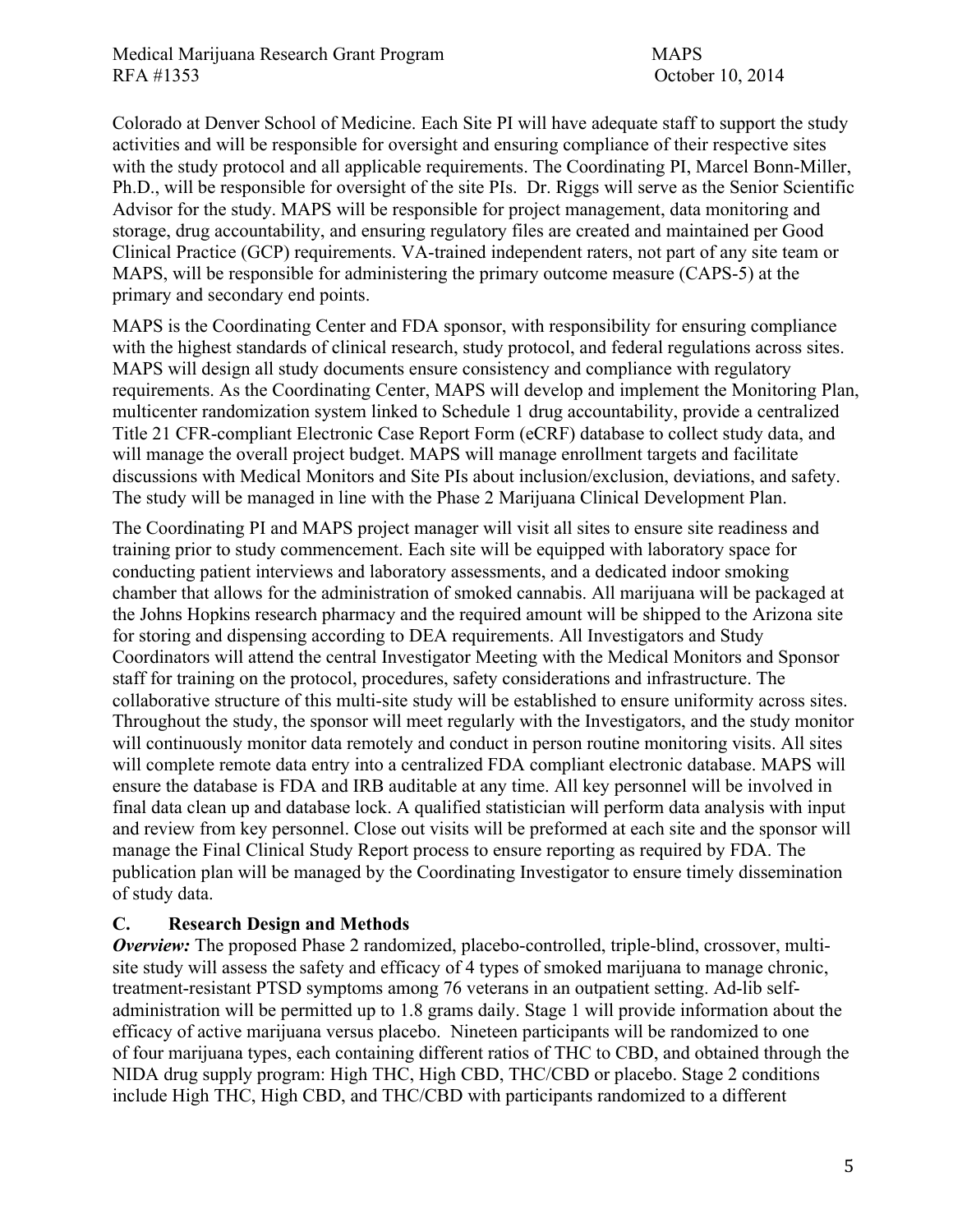condition than assigned in Stage 1. Stage 2 will permit a within-subjects comparison of symptom change as a function of marijuana potency, including differences in personal preference (by self report). To discourage the risk of diversion of unused marijuana and encourage participant use of marijuana in a naturalistic ad-lib manner, unused marijuana from Stage 1 and/or 2 will be offered to participants in an optional Stage 3 study period lasting up to 2 months. Long-term outcomes will be assessed at six months after end of Stage 2. Study duration for each participant is eight months.

*Authorization:* MAPS has opened IND #110513 for marijuana with the FDA. The initial protocol received approval by the FDA's Division of Psychiatry Products and FDA's Controlled Substances Staff. There are no pending comments on the initial design of the study, which was placed on a clinical hold pending receipt of information from NIDA about the marijuana that will be used in the study. The initial protocol has also been approved by the Public Health Service (PHS) for purchase of marijuana from NIDA, after the PHS determined that the originally proposed investigator Dr. Sisley is qualified and the proposed research has merit. The University of Arizona Institutional Review Board (IRB) also approved the initial protocol. A protocol amendment to add an additional site at JHU, to change the location of the study in Arizona, and to implement some of the optional PHS recommendations about design elements will be re-submitted to the FDA, PHS, and each site IRB for proper regulatory and ethical approvals prior to initiating the study. DEA approval customarily comes after all the other approvals have been obtained. NIDA's approved source is currently growing requested marijuana for the study and the manufacturing information will be submitted to FDA upon receipt, currently projections anticipate availability in April –June, 2105. We understand that should this grant request be approved, it would be contingent on our obtaining all the required regulatory approvals.

*Protection of Human Subjects:* FDA submission and IRB applications specific to each site will be submitted upon completion of the protocol amendment. Site staff will receive HIPAA and GCP training; all safety data will be monitored and reviewed by the sponsor Medical Monitor and Coordinating PI. All sites will use an FDA and IRB-approved Informed Consent and will follow GCP requirements for consenting. The Site PI, Independent Rater, and/or designated Sub-I will be responsible for clinical evaluation and introductory sessions intended to screen out any participants that satisfy exclusion criteria (see Data Safety and Monitoring section for exclusion criteria). MAPS has developed an IRB-approved safety plan for responding on a 24-hour basis to any psychological crisis, with management of participants who experience sequelae and appropriate referral in consultation with investigators and medical staff at each site.

### *Measurements (clinical/laboratory, surveys, questionnaires):*

Primary Outcome Measure: The Clinician-Administered PTSD Scale based on DSM-5 (CAPS-5) is a semi-structured clinical interview administered by a blinded Independent Rater and is used to assess PTSD symptom severity and diagnostic status of PTSD. The CAPS has been a gold standard measure of PTSD symptoms. The previous version, CAPS-4, was used as the primary outcome measure to obtain FDA approval for Zoloft and Paxil as medications for PTSD

Secondary Outcome Measures: The PTSD Checklist is a 20-item self-report questionnaire in which respondents indicate the presence and severity of PTSD symptoms, derived from the DSM-5 symptoms of PTSD and an index of overall PTSD symptom severity. The Inventory of Depression and Anxiety is a 64-item self-report questionnaire of depression and anxiety symptoms. The Pittsburgh Sleep Quality Index (PSQI) is a questionnaire of self-reported sleep quality over the preceding month. The PSQI-Addendum is a 7-item addendum for the PSQI that assesses disruptive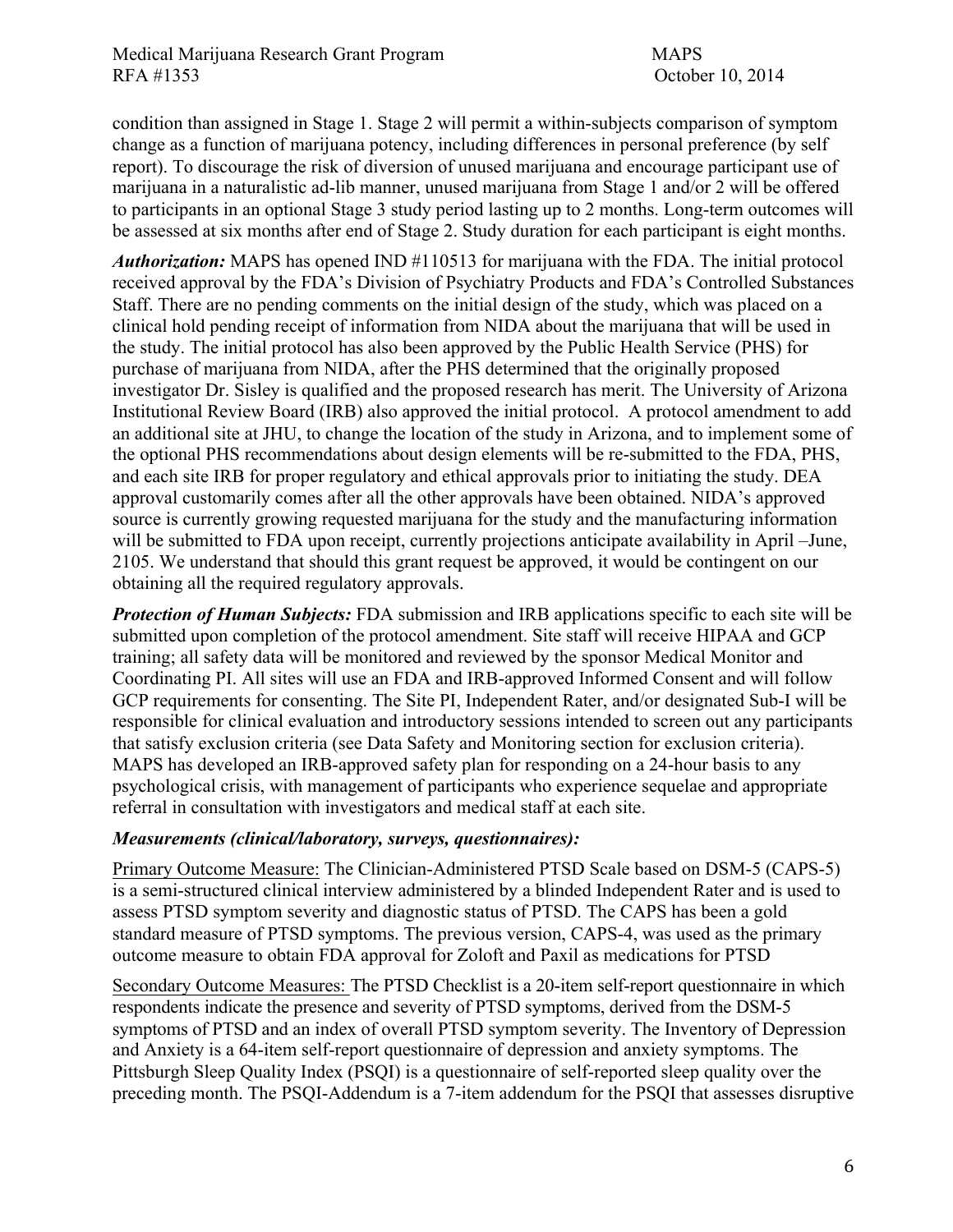nocturnal behavior specific to PTSD. For Actigraphy (ACT), the wActiSleep+Monitor actigraphy device will be used as a noninvasive objective laboratory assessment that provides accurate and reliable measurements of sleep and wakefulness. The Inventory of Psychosocial Functioning is an 80-item questionnaire that that was developed for use among individuals with PTSD. The Drug Effect Questionnaire (DEQ) is a 15-item VAS questionnaire that participants will use to report subjective drug effects during marijuana self-administration sessions in the laboratory.

Process Measures: The Daily Substance Use Diary will be used to track daily use of marijuana and substances including other drugs, alcohol, and tobacco as an electronic data capture form completed on a mobile wireless device. Weight of daily marijuana usage will be measured in the laboratory to support these data. The Long-Term Follow-Up (LTFU) questionnaire is a sponsordeveloped self-report questionnaire that will gather information on current psychiatric health and wellbeing, including the occurrence of new traumatic events, and questions concerning the number and type of new treatments for PTSD the participant has undergone since the final Stage 2 visit. Blood and urine cannabinoid levels will be analyzed using a combination of qualitative EIA rapid test kits and quantitative analysis via GC/MS or LC/MS/MS in order to confirm compliance with the protocol (e.g. use of assigned marijuana type and abstinence during washouts). Biomarkers of inflammation in blood will be assessed in duplicate with appropriately sensitive, specific and validated enzyme-linked immunosorbent assay (ELISA) for CRP, IL-1β, and IL-6.

Safety Measures: The Cannabis Use Disorders Identification Test-Revised is an 8-item self-report questionnaire used to assess problematic marijuana use within the past 6-months. The Marijuana Withdrawal Checklist (MWC) will be used to assess the presence of marijuana withdrawal symptoms. The Columbia Suicide Severity Rating Scale (C-SSRS) is a clinicianadministered interview of suicidal behavior devised to detect potential suicidal thoughts or behaviors during a clinical trial. The Experiences with Self-Administration of Marijuana Survey (ESAMS) is a self-report measure of perceived adverse events that occur during selfadministration of marijuana. As ongoing clinical measures of safety, adverse events, concomitant medications and therapy will be monitored and collected in the eCRF. Vital signs will be measured in the laboratory on a weekly basis.

*Site Selection, Recruitment & Subject Eligibility:* The two sites for this study were selected based on site experience, and ability to recruit diverse participants. Ability to recruit and appropriateness of subject population was assessed based on the demographic data presented in Table 1.

| Table 1. Demographic Data on Veterans Por Sites |             |      |                    |    |    |         |       |       |                                          |     |  |  |
|-------------------------------------------------|-------------|------|--------------------|----|----|---------|-------|-------|------------------------------------------|-----|--|--|
|                                                 |             | Mean |                    |    |    |         |       |       | Black White Asian Hispanic American OEF/ |     |  |  |
| Site                                            | $\mathbf N$ |      | Age Married Female |    |    |         |       |       | Indian                                   | OIF |  |  |
| <b>JHU</b>                                      | 4494 54     |      | $46\%$ 11%         |    |    | 43% 51% | $1\%$ | $2\%$ | $0\%$                                    | 20% |  |  |
| AZ                                              | 8869 52     |      | 51%                | 9% | 7% | 79%     | 2%    | 13%   | $2\%$                                    | 26% |  |  |

### **Table 1. Demographic Data on Veterans For Sites**

In addition, the sites are located in medical marijuana states. If participants found marijuana to be useful in managing their PTSD symptoms during the study, and chose to obtain medical marijuana afterwards, residing in a state where medical marijuana is legal with physician recommendation would reduce their risk of arrest and/or incarceration after the study.

About 150 veterans with chronic, treatment-resistant PTSD will be recruited through printed ads, Internet ads, referrals from other psychiatrists, psychotherapists or physicians, and through word of mouth to ensure enrollment and retention of 76 participants through the primary endpoint. Eligible participants may either be marijuana naïve or current marijuana users, as long as they are willing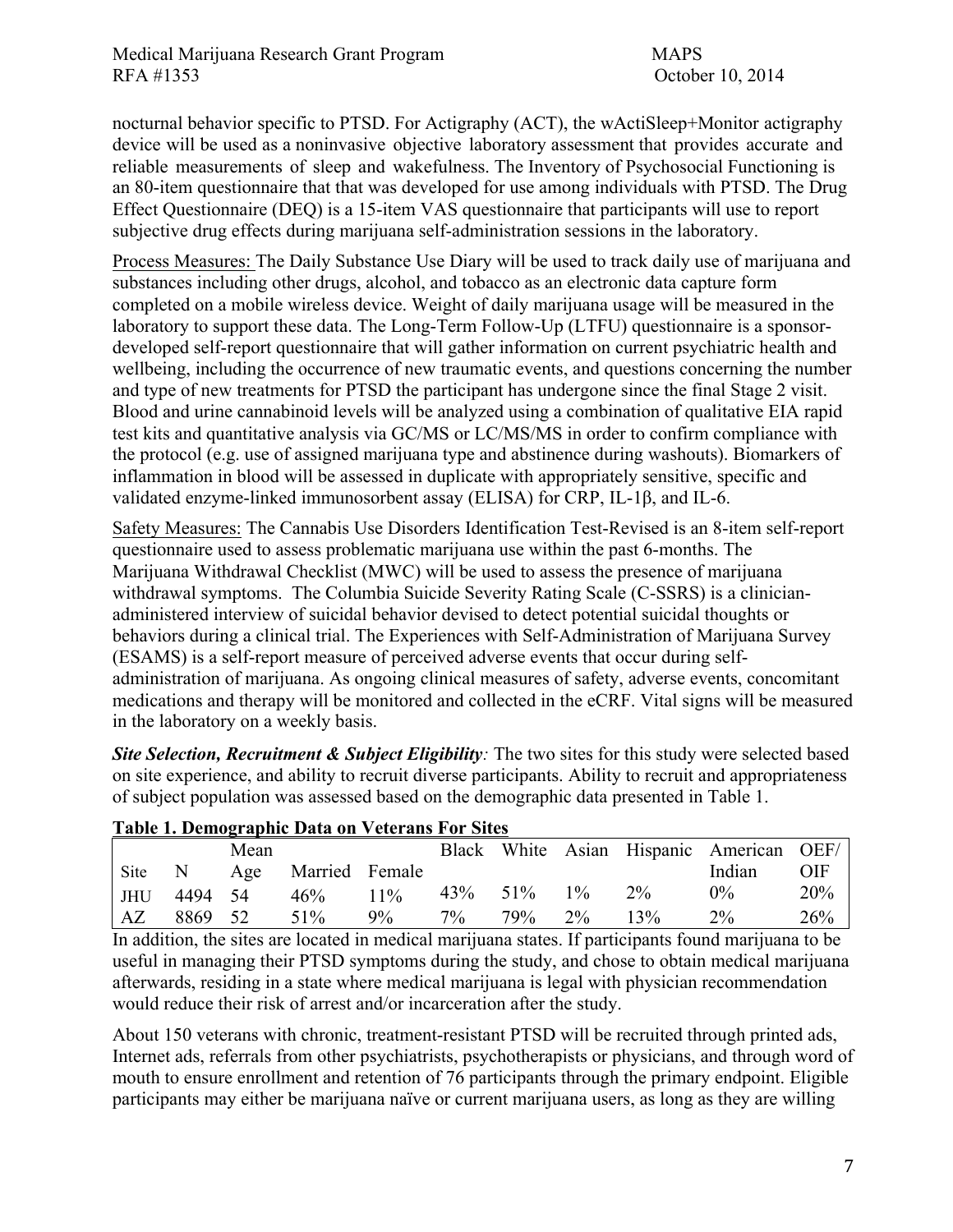and able to stop using non-study marijuana for two weeks prior to Baseline and, if enrolled, through the end of Stage 3. Only participants with stable medication or therapy for a period of at least 1 month will be enrolled. Participants must be able to give adequate informed consent and be able to attend all required visits. Participants must pass an initial urine drug screen for opiates (unless prescribed), methamphetamine, cocaine and amphetamines at the start of screening. Participants' will received a non-coercive amount of compensation for time/effort required to perform assessments but not for the treatment. Participants must have no contraindications for study participation and meet all protocol inclusion and exclusion criteria at baseline.

*Subjects and Procedures:* After an initial phone screen, potential participants will have an inperson visit for the informed consent process. Participants will undergo initial screening based upon study inclusion/exclusion criteria (see Measurement section, above). Upon confirmation of initial eligibility, potential participants who test positive for active marijuana use will be required to stop using for a period of two weeks. Compliance will be assessed as a condition of enrollment by pre and post blood and urine cannabinoid analysis. The primary method for determining compliance will be qualitative urine cannabinoid screening at the end of the 2-week period. Those who have a negative screen will be considered compliant. For those who qualitatively still test positive (likely for individuals who use marijuana daily prior to study initiation), we will use algorithms developed by Huestis and colleagues that can reliably differentiate new marijuana use from residual cannabinoids between 2 time points of a defined duration [27]. Withdrawal symptoms and problems associated with marijuana use will be monitored in candidates using marijuana prior to the study to assess potential substance use disorders at screening. After the washout, a blinded Independent Rater will assess potential participants via telemedicine for DSM-5 defined PTSD of at least moderate severity with the CAPS-5.

After randomization, at the beginning of Stage 1 and Stage 2, participants will have two four-hour introductory marijuana smoking sessions on consecutive days in order to obtain systematic prospective data on the subjective and physiological effects of smoked marijuana in a controlled setting, and to assess and manage the risk of anxiety reactions that may occur during marijuana self-administration later in the study. The two introductory sessions will provide training on selfadministration procedures under observation and be monitored for safety. Participants will learn how to record their marijuana use with a portable tablet supplied by the study site to study use patterns and as a means to prevent diversion. Participants will report subjective drug effect ratings using the DEQ and vital signs will be obtained at specified time points for 3 hours after smoking. During these sessions, participants will receive information about what to expect after smoking marijuana and discuss methods for documenting and managing any side effects. This will include information about community support, breathing strategies, as well as what rescue psychotherapy or medications are available for participants to use if needed. Participants who have a persisting anxiety reaction during these supervised sessions can choose to not continue in the study, or may be withdrawn from the study based on the clinical judgment of the Investigator and medical team.

Upon completion of the second introductory session, study staff will provide participants with a lockable box and combination for secure storage of study drug, the Actigraphy wristwatches for objective measures of sleep, and the portable tablet for completing electronic daily diaries, selfreport forms, and video recording. Participants will provide study staff with the contact information of a community observer, who will provide an independent opinion regarding the subject's substance use, self-administration of study marijuana, and the likelihood of diversion. Weekly marijuana will be provided in seven individually labeled packages of 1.8 grams per day.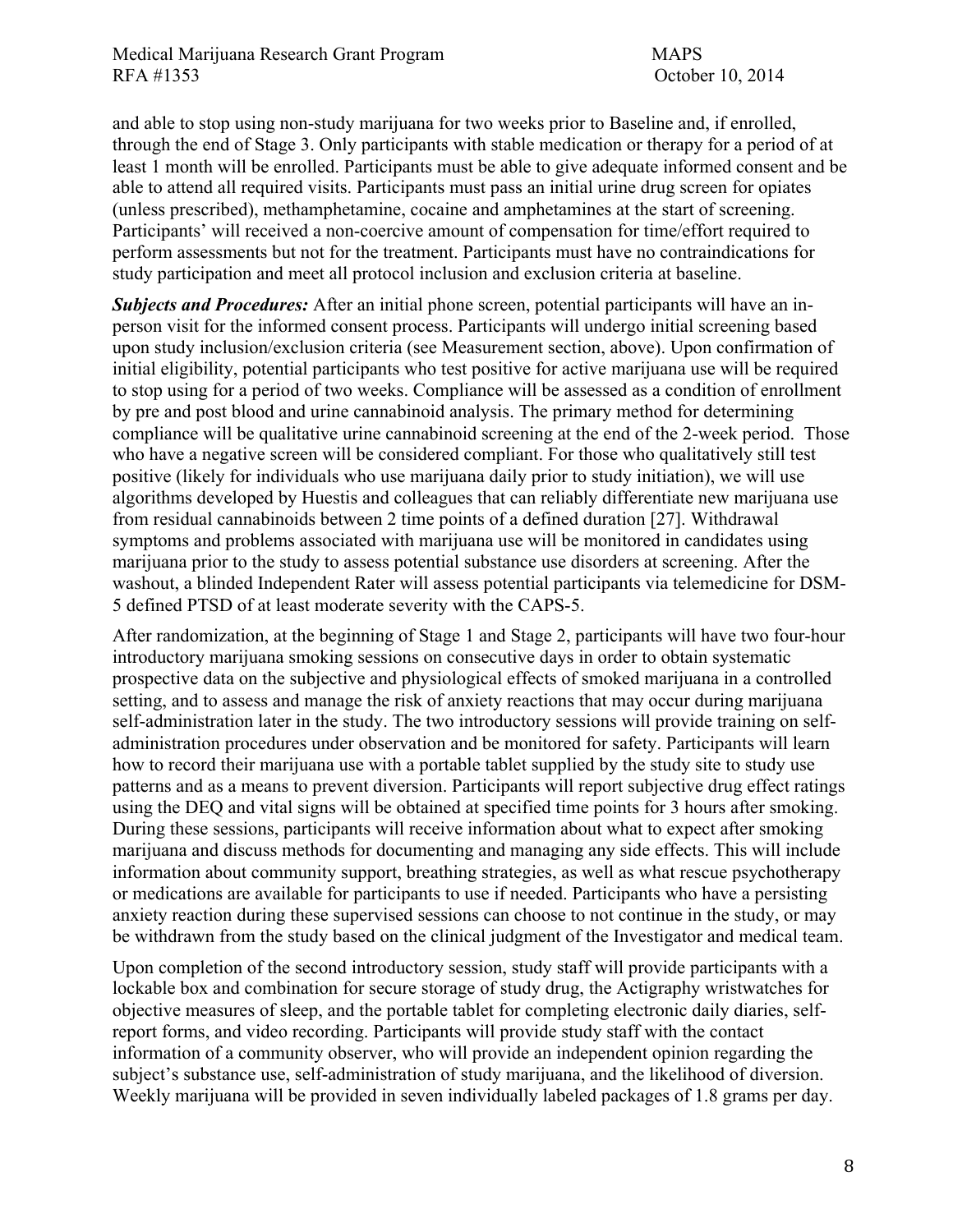The active phase of the study encompasses Stage 1 (3 weeks), Cessation 1 (2 weeks), Stage 2 (3 weeks), and Cessation 2 (2 weeks). There will be weekly in-person visits during each of the three weeks of self-administration for Stage 1 and Stage 2 to monitor participant well-being, assess adverse events and marijuana use, and self-report records. At the start of each week of selfadministration, prior to receiving the next week's supply, there will be a urine drug screen, and measurement of vital signs. Any unused marijuana from each weekly allotment will be returned to the investigator or designee to be weighed and accounted for at the end of the week prior to receiving the next weekly supply. Participants of childbearing potential will be required to complete weekly pregnancy testing, in addition to use of effective contraception. Using the Daily Substance Use Diary, participants will record estimated amount smoked, time, frequency, and route of marijuana self-administration, as well as concomitant use of nicotine, alcohol, or other drugs. The ESAMS will be completed daily after self-administration to capture side effects. Participants will be required to video record each self-administration, and review of video recordings to confirm use by subject will be required before receiving the next weekly supply. The site staff will initiate a brief daily phone contact for the first week of the study and weekly during the active phase of the study to monitor for safety. Participant suicidal ideation will be assessed weekly with the C-SSRS, and daily if results are above a zero and indicate development of suicidal ideation. Weekly evaluations will include the PCL-5, IDAS, IPF, CUDIT-R, and PSQI. During each evaluation, Actigraphy wristwatch data will also be downloaded (see Measures, above). Study staff will verify participant identity, safety, and compliance through review of self-report forms and video recordings, as well as telephone contact reports. Analysis of blood/urine cannabinoids will be conducted before and after self-administration and cessation periods. At Baseline and end of Stage 1, Cessation 1 and end of Stage 2, additional blood samples will be collected for analysis of inflammation markers.

At the end of Stage 1, primary endpoint measures will be administered. The independent rater will assess symptoms of PTSD on the CAPS-5 via telemedicine and self-reported symptoms of anxiety, depression, withdrawal, sleep quality, and psychosocial functioning will be assessed. At the conclusion of these assessments, the two-week cessation period will begin. An identical assessment battery and procedure will occur at Stage 2 baseline and at the end of Stage 2. In Stage 2, participants will undergo the same sequence of events and procedures described for Stage 1.

During the optional Stage 3, participants who choose to receive unused marijuana from Stage 1 and/or Stage 2 via weekly supply will continue to video record smoking of the remaining marijuana and complete the Daily Substance Use Diary, ESAMS, and CSSRS to monitor safety. Participants will continue weekly pregnancy testing, in addition to use of effective contraception. Stage 3 may last up to two months, if any marijuana is remaining at this time it will be accounted for and retained by the site for final accountability and disposal per DEA standard procedures.

There will be a long-term follow up assessment conducted via telemedicine six months after the end of Stage 2. Participants will complete the long-term follow-up questionnaire concerning their mental health, substance use, and changes in PTSD therapies and medications. An Independent Rater will administer the CAPS-5. Participants will complete the PCL-5, PSQI, IDAS, IPF, CUDIT-R, C-SSRS, MWC, and 1 week of actigraphy monitoring.

*Randomization and Blinding:* To achieve sufficient statistical power, and account for dropouts about 116 subjects will be randomized in a 1:1:1:1 ratio across participating sites and the four groups High THC, High CBD, THC/CBD, or Placebo treatment groups based on sequential order of enrollment into the study. The assigned randomization code will correspond to a blinded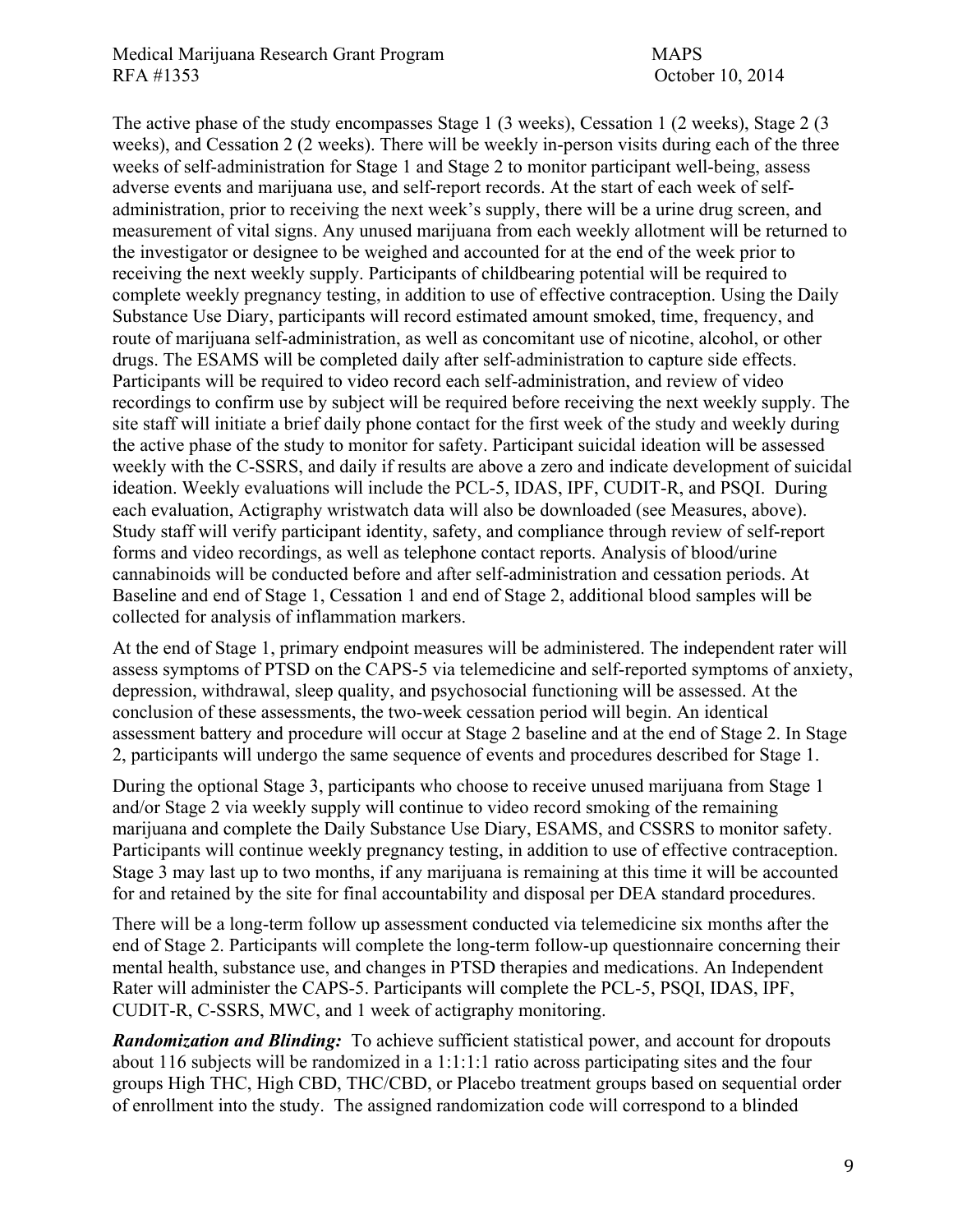treatment number (kit number). Randomization and enrollment will halt when 76 subjects complete stage 1 (N=19 per group). In order to maintain the blind for participating subjects, site staff, independent raters, and sponsor staff, a central electronic database will be utilized for randomization based on validated computer-generated lists. The Stage 1 randomization list will utilize blocks to balance treatment assignments. Stage 2 randomization will utilize multiple validated randomization lists that re-randomize subjects in a 1:1 ratio to new treatment assignments excluding the previously assigned Stage 1 dose and the placebo condition.

| Stage 1: $N=76$ (up to 116) Subjects randomized 1:1:1:1 to following 4 dose arms |          |          |         |         |  |  |  |  |  |  |
|----------------------------------------------------------------------------------|----------|----------|---------|---------|--|--|--|--|--|--|
|                                                                                  | High THC | High CBD | THC/CBD | Placebo |  |  |  |  |  |  |
| Stage 2: Subjects re-randomized to following dose arms                           |          |          |         |         |  |  |  |  |  |  |
| Stage 1 arm:                                                                     |          |          |         |         |  |  |  |  |  |  |
| Placebo                                                                          | High THC | High CBD |         |         |  |  |  |  |  |  |
| High THC                                                                         |          | High CBD | THC/CBD |         |  |  |  |  |  |  |
| High CBD                                                                         | High THC |          | THC/CBD |         |  |  |  |  |  |  |
| THC/CBD                                                                          | High THC | High CBD |         |         |  |  |  |  |  |  |

#### **Table 1. Subject Distribution by Potency and Stage**

*Intervention, Dose Selection:* Four types of marijuana obtained through the NIDA Drug Supply Program, that vary in ratios of THC to CBD, will be used: High THC, High CBD, THC/CBD, or placebo. We are requesting concentrations of 12-15% for "High" and <2% for "Low," but actual potency will be determined once the marijuana is actually grown and harvested by NIDA. *Ad-lib* self-administration will be permitted up to a maximum of 1.8 grams/day.

The doses of marijuana (excluding placebo) were chosen because they contain a range of THC and CBD ratios and potencies generalizable to what many veterans are currently using to manage PTSD symptoms in non-clinical settings in states with legalized medical marijuana. The final doses and potency to be tested are subject to availability through the NIDA Drug Supply Program. Prior to the study start laboratory testing of the marijuana will be completed to verify chemical composition of each potency group. The active doses are expected to produce all the commonly reported subjective effects of marijuana. The physiological effects are expected to be tolerable based on previous observational studies in the literature. The placebo is expected to produce minimal side effects, without the range of psychological and subjective effects seen in active doses. 

*Statistical Analysis:* Bonnie Dumas PhD, Assistant Professor at the Medical University of South Carolina College of Nursing, will serve as an independent biostatistician for the study. Key Personnel, MAPS, and the biostatistician will agree on a Statistical Analysis Plan at the beginning of the study. The biostatistician will perform an ITT analysis using repeated measures Analysis of Covariance (ANCOVA) analysis to compare demographics and all available data from weekly assessments from all subjects who are randomized, even if they withdraw from the allocated treatment prior to the primary endpoint [2]. Distribution of treatment dropouts will be examined by condition and if unequal, we will control for group assignment.

Briefly, the sponsor will judge the clinical and statistical significance of the study based on the primary analysis of observer-blind CAPS-5 data collected at Baseline and end of Stage 1 using ANCOVA with marijuana potency as a between-subject factor and time of assessment as a withingroup factor. A similar secondary analysis will also be performed with Stage 2 data using Stage 1 data as a covariate for each outcome measure if effects of marijuana potency are detected in Stage 1. Effect size will be estimated based on all outcome measures using Cohen's techniques. The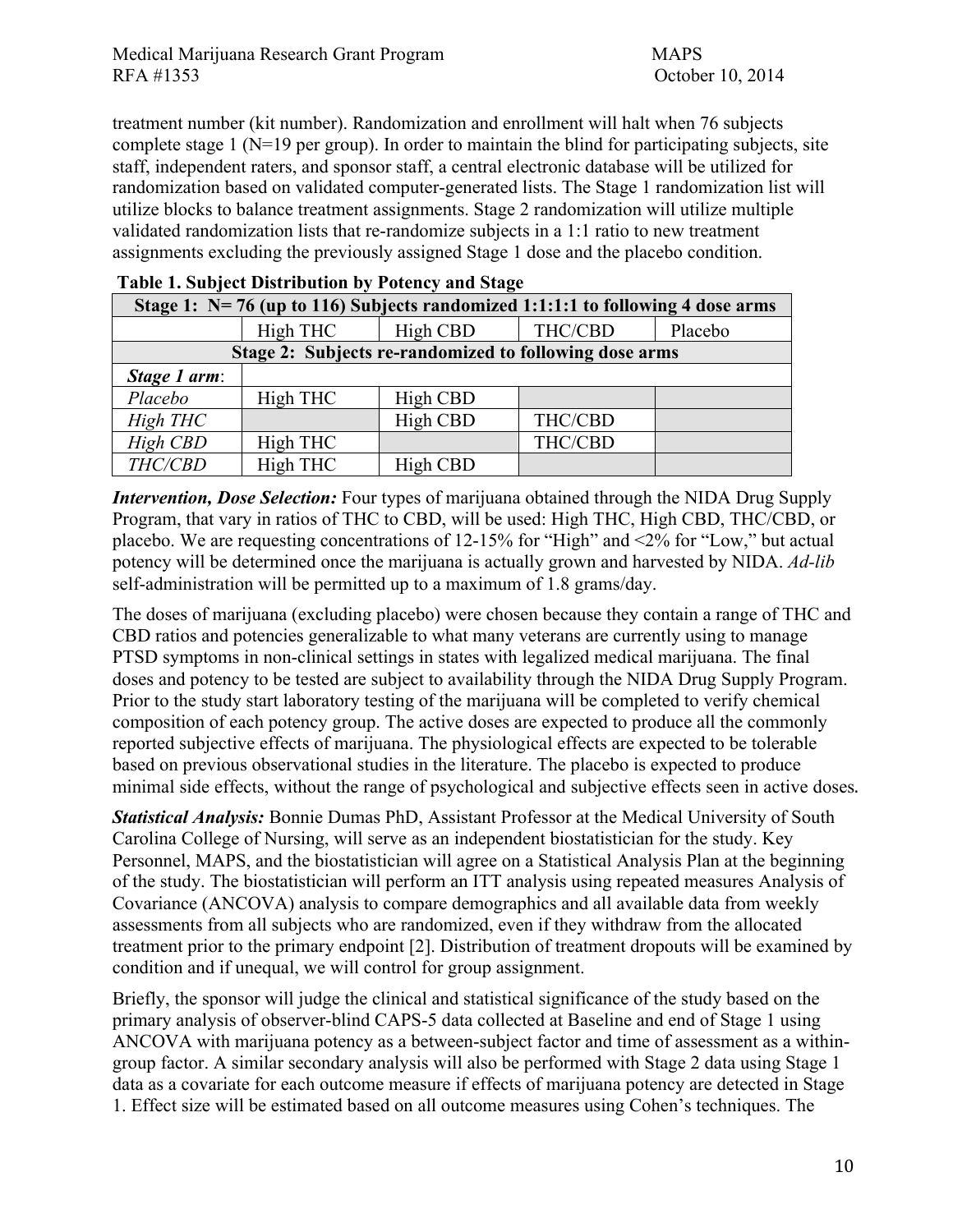biostatistician will conduct secondary analyses of weekly assessments of PCL-5, PSQI, IDAS, IPF, CSSRS, MWC, CUDIT-R, DEQ and ACT scores using repeated measures ANCOVA. Statistical significance will be determined based on  $\alpha$ < .05 for all tests other than the PCL-5, which will be a secondary measure for self-reported PTSD symptoms intended to support the CAPS-5.

Quantitative levels of THC, CBD and their metabolites will be assessed in order to ascertain whether participants were compliant with only using the marijuana assigned to them during the study. Correlational analyses will also be conducted between biological cannabinoid levels and clinical outcomes to determine whether there is a dose-effect relation between cannabinoid exposure and clinical response.

Prognostic value of CRP, IL-1β and Il-6 will be examined by two regression analyses, one between biomarker values gathered at Baseline and the primary endpoint CAPS-5 global severity score, and another regression analysis between biomarker values collected after two weeks of cessation and the CAPS-5 global severity score and at the end of Stage 1.

Qualitative safety analyses will examine daily ESAMS and Substance Use Diaries by summary tables listing maximum severity and duration, as well as concomitant medications/therapies and adverse events with frequencies and percentages tabulated overall and by potency group.

This pilot RCT is the first study of its kind intended to gather estimates of effect size of marijuana for PTSD. In the absence of published effect sizes of marijuana for PTSD, possible effect sizes were estimated to be 0.4 for a between-subject comparison, based on a recent meta-analysis conducted with the National Center for PTSD [1], which found an effect size of 1.64 (confidence interval 1.13-2.16) for FDA-approved PTSD medications and 1.20 for placebo treatments (confidence interval 0.98 -1.45). Thus in the proposed study, N=76 with 19 subjects randomized to each group will provide approximately 82% power to detect these or greater differences between groups on the same primary outcome measure used to obtain FDA approval for PTSD medications.

*Data Safety and Monitoring:* Medical monitors will have oversight of all safety data; the Medrio database will be used for Serious Adverse Event (SAE) tracking and the Electronic Patient Reported Outcome (ePRO) will be used for daily symptom reporting. These validated clinical data systems will provide centralized access to review safety data in real-time. The sponsor will complete all required safety submissions to the FDA and support the sites in any reports to IRBs. In order to minimize risk to participants the following exclusion criteria have been set. In order to manage the safety risks of participants enrolled in the study the following individuals are not eligible to be enrolled:

1.pregnant, nursing, or of child bearing potential; not practicing effective means of birth control.

- 2.history or current primary psychotic disorder, bipolar affective disorder type 1, positive family history (first degree relative) of psychotic disorder or bipolar affective disorder type 1.
- 3.history of, or current of Axis 2 Personality Disorders Cluster;
- 4.dissociative identity disorder or an eating disorder with active purging, evidence of significant, uncontrolled hematological, endocrine, cerebrovascular, cardiovascular, coronary, pulmonary, gastrointestinal, or neurological disease.
- 5.any allergies to marijuana or contraindication for smoking of marijuana.
- 6.present a serious suicide risk as assessed by the investigators, or who are likely to require psychiatric hospitalization during the course of the study.